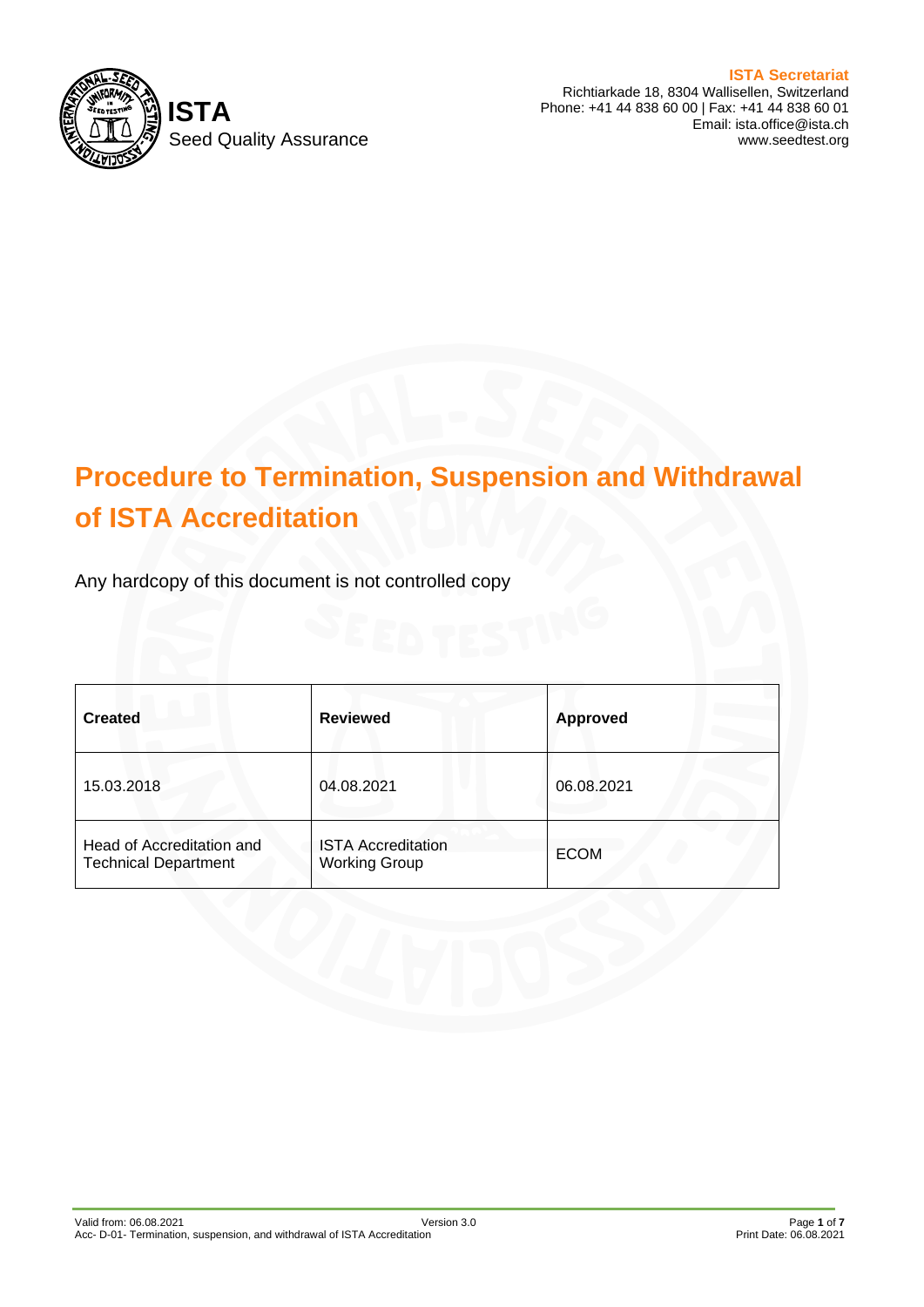# **1. SCOPE**

- 1.1 This document forms part of the conditions of laboratory accreditation under the ISTA Accreditation Standard for Seed Testing and Seed Sampling
- 1.2 Laboratory accreditation can either be voluntarily terminated or suspended by the laboratory or suspended or withdrawn by ISTA for specified reasons. Withdrawal normally follows a suspension.
- 1.3 Termination, suspension or withdrawal of accreditation may be applied to all or only one or more specific test methods or crop groups included in the laboratory's scope of accreditation. Due to the requirements of the ISTA Rules, termination, suspension or withdrawal of accreditation for a test will automatically include a termination, suspension or withdrawal of accreditation for all test methods which require the use of that test. In such cases the ISTA Accreditation and Technical Department will notify the laboratory as to which other tests are involved.
- 1.4 Any recommendation for suspension of, withdrawal from or reinstatement of accreditation must be formally agreed upon by the ISTA Executive Committee.

# **2. RELATED DOCUMENTS**

ISTA Accreditation Standard for Seed Testing and Seed Sampling

PT-P-01, ISTA Standard Proficiency Test Programme

Admin-P-05, Appeals and Complaints Procedure

Acc-D-02, Use of ISTA Logo Policy

# **3. TERMINATION**

#### *3.1 Definition*

Termination of accreditation means that a laboratory is no longer accredited after voluntary termination or because the accreditation period has ended without an application for re-accreditation.

# *3.2 Voluntary termination*

An accredited laboratory may voluntarily terminate its accreditation for all or for parts of its scope of accreditation, at any time within the period of validity of the Certificate of Accreditation, by giving written notice to the ISTA Accreditation and Technical Department. A voluntary termination will invalidate the Certificate of Accreditation. A partial termination will lead to the issuance of a new Certificate of Accreditation for that part of the scope of accreditation, which was not terminated, with an unchanged period of validity.

Termination of the entire accreditation within the period of accreditation implies:

- the return of any unused ISTA Certificates; the merit of returned ISTA Certificates can not be reimbursed as they must not be reused for further sales.
- the removal from the list of accredited laboratories.

#### **4. SUSPENSION**

#### *4.1 Definition*

Suspension of accreditation means a temporary ban for a defined period of time preventing the laboratory from making use of the entire or parts of the ISTA Accreditation. This means that the laboratory loses the privileges of the entire or parts of the ISTA Accreditation.

A laboratory may lose the privileges of parts of the ISTA Accreditation if the suspension was due to proficiency test performances below the minimum standard (BMP) but not for all of the accredited tests of the laboratory (see 4.4). In this case the laboratory must not issue ISTA Certificates for the corresponding test; this also includes associated tests. Suspension of this part will

result in a change of the Scope of Accreditation, removing the tests for which the laboratory did not show its competency. Tests associated with the deleted ones will also be removed.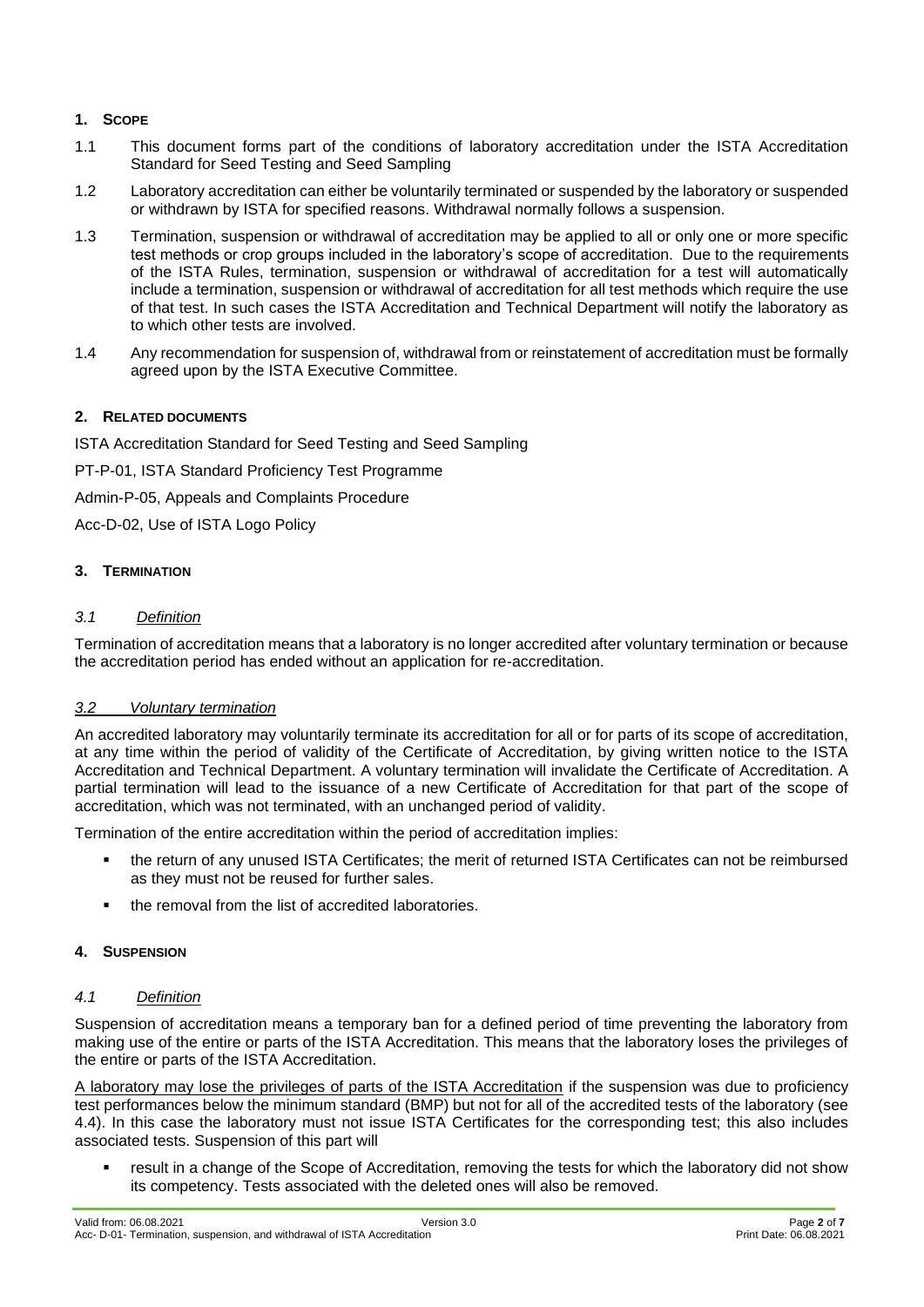A laboratory may lose the privileges of the entire ISTA Accreditation. In this case it may not identify itself as an ISTA accredited laboratory in letters and reports and the laboratory cannot issue ISTA Certificates. Suspension of accreditation will

- not relieve the accredited laboratory of its obligations towards ISTA incurred during the accreditation period (e.g. paying fees, informing about changes in the laboratory that affect accreditation).
- be referred to in the list of ISTA member laboratories by the words "suspended".
- not affect the period of validity of the Certificate of Accreditation.

The aim of the suspension is to allow the laboratory to act in order to avoid the withdrawal of its accreditation.

#### *4.2 Voluntary suspension*

The laboratory may request suspension as a voluntary step when exceptional circumstances temporarily prevent the laboratory from complying with the accreditation criteria, but where a future return to normal circumstances can be expected. The period of suspension must be defined by the laboratory when the request is made. As a rule, the maximum period of suspension in such a case should not exceed 6 months. It is up to the laboratory whether or not it takes part in the proficiency test programme during the voluntary suspension.

#### *4.3 Suspension due to unpaid fees*

If the annual membership fee and/or the annual accreditation fee has not been paid by April 30 of the related calendar year, the laboratory's accreditation will be suspended for eight months starting on the first of May.

The audit visit fee must be paid at least one month prior to the (re-)accreditation audit. In the event of delayed payment for the audit visit, ongoing accreditation procedures will be halted. At the end of the deadline of the second reminder, which shall not exceed the period of three months after an on-site assessment took place, accreditation will be suspended for three months.

The suspension will be reflected on the ISTA website as the words "suspended" will be given in the list of ISTA member laboratories.

#### *4.4 Suspension due to proficiency test performance below minimum standard*

The laboratory's accreditation will be suspended for either of the following:

- **•** The cumulative proficiency test performance is below the minimum performance standard as defined in 'ISTA Standard Proficiency Test Programme'
- It is obvious that the cumulative proficiency test performance will result in an overall below minimum performance standard and the laboratory has not provided evidence of appropriate corrective actions taken
- The laboratory fails to participate in two of the last six mandatory test rounds of the Proficiency Test Programme (late return of results is considered as a failure to participate).

#### *4.5 Suspension due to non-conformity with the ISTA Accreditation Standard for Seed Testing and Seed Sampling*

If during a re-accreditation a laboratory does not comply with the terms of accreditation, the laboratory will be so notified in writing. If immediate suspension of the laboratory is warranted as a result of observations during a reaccreditation audit, the laboratory will be advised during the exit briefing that the audit team will recommend immediate suspension of the laboratory.

Appropriate corrective actions are required to be completed by a deadline agreed upon with the auditors. If an accredited laboratory has not completed and reported the required corrective actions by that deadline, the audit team will recommend suspension of the laboratory's accreditation. The Executive Committee will consider the recommendation and decide whether to support or not support the recommendation for suspension. In justifiable cases, and after consultation with the Head of the Accreditation and Technical Department and the lead Auditor, a second deadline may be granted upon request, which may not exceed a period of 3 months after the first deadline.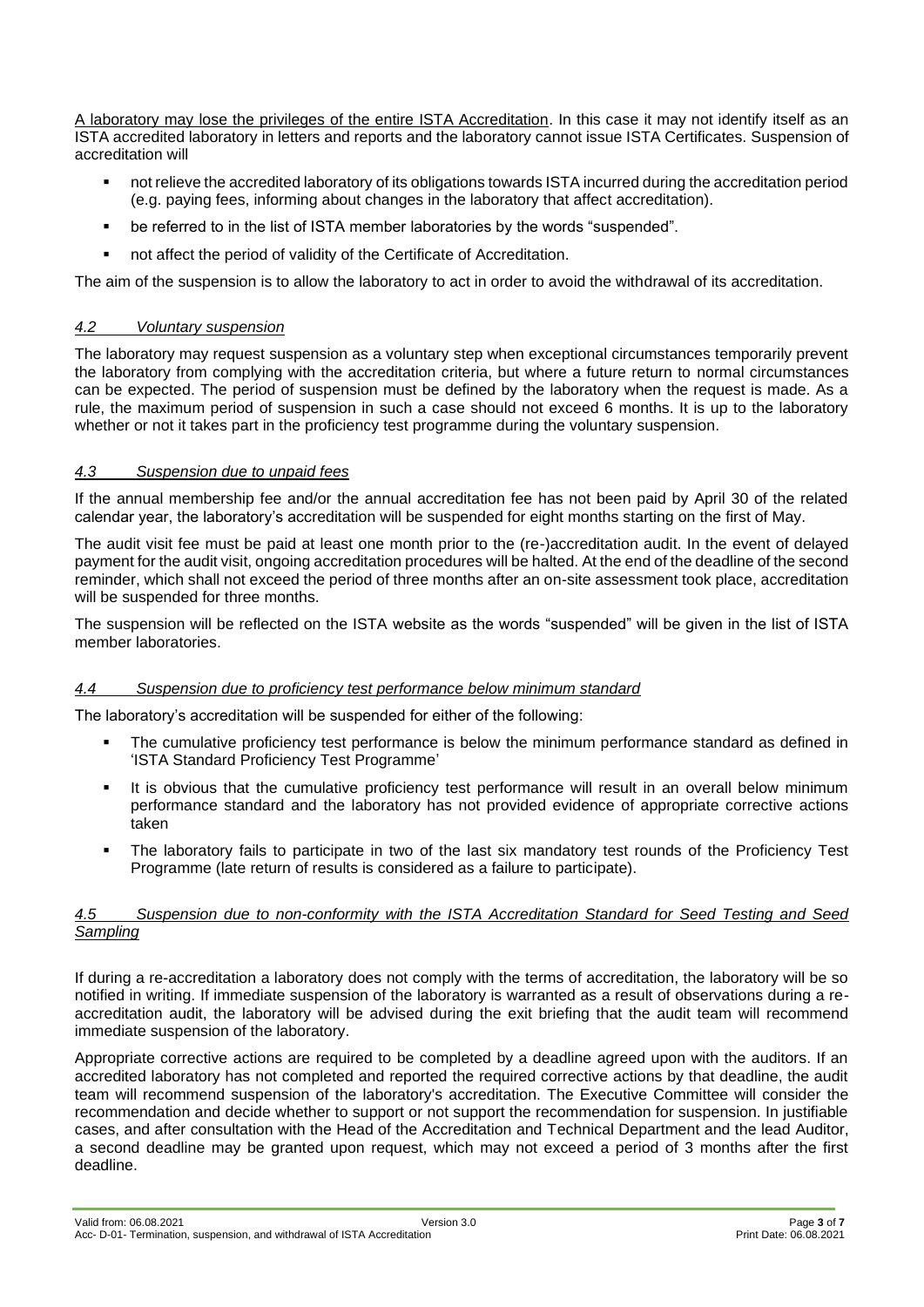If, after a second deadline, non-conformities are not considered to have been appropriately addressed, the audit team in agreement with the Head of the Accreditation and Technical Department will recommend suspension of the laboratory's accreditation. The Executive Committee will consider the recommendation and decide whether to support the recommendation for suspension or not.

If the laboratory does not comply with the accreditation requirements within the suspension period, the audit team in agreement with the Head of the Accreditation and Technical Department will issue a recommendation not to grant (re-)accreditation. The Executive Committee will then decide as to whether to support or not support this recommendation.

# *4.6 Suspension due to changes in the laboratory*

If within 90 days of any significant changes in the laboratory's ownership, management, equipment, key personnel or physical location, the laboratory cannot demonstrate that the changes have had no influence on the technical competence or that the changes have been considered adequately in the laboratory's quality manual and daily work, the accreditation of the laboratory will be suspended.

# *4.7 Suspension due to misuse of the ISTA logo*

The accreditation will be suspended immediately, if there is evidence that the laboratory has misused the ISTA logo. Depending upon the severity of the misuse, the laboratory might have its accreditation withdrawn immediately (see 5.4).

#### 4.8 *Suspension due to the issuance of ISTA Certificates during a suspension period*

If during an ISTA audit it is seen that the laboratory issued ISTA Certificates during the suspension period, the laboratory will be informed, and a warning letter will be sent immediately after the audit. If the same issue is identified a second time the laboratory accreditation will be suspended.

#### *4.9 Suspension of Membership when the ISTA Certificates are not returned after the termination of ISTA accreditation*

If the ISTA Certificates are not returned to ISTA within a defined period a warning letter with a new due date established by ISTA will be sent to the member. In the case where the second due date is not respected the laboratory membership will be suspended. During the suspension period all membership benefits will be paused including the participation at PT.

#### *4.10 Notification about suspension*

As soon as the Executive Committee has suspended accreditation for one of the reasons listed under 4.3 to 4.7, the laboratory will be notified. This notification will include the scope of suspension, the date of the beginning and end of the suspension period, the measures to be taken for re-instating of the accreditation, as well as the conditions under which the suspension will lead to a withdrawal of accreditation.

#### *4.11 Period of suspension*

The period of suspension is dependent upon the reasons for suspension and the time required for taking the measures necessary for reinstating accreditation. The period of suspension is 3 months, but in special cases (as e.g., in case of unsatisfactory proficiency test performance) the period may be longer. The Executive Committee shall decide on any extension of the period of suspension.

# *4.12 Appeal against the suspension*

The laboratory has the right to appeal against the suspension within a 30-days period after notification. The 'Appeals and Complaint Procedure' applies accordingly (see point 7 of this document).

#### *4.13 Reinstatement of accreditation*

Voluntary suspension of accreditation according to 4.2 will be cancelled by re-instating accreditation upon the decision of the Executive Committee within the period as defined by the laboratory under the condition that the laboratory states the reasons why accreditation can be re-instated. No additional audit or other check is required for re-instating accreditation after a voluntary suspension.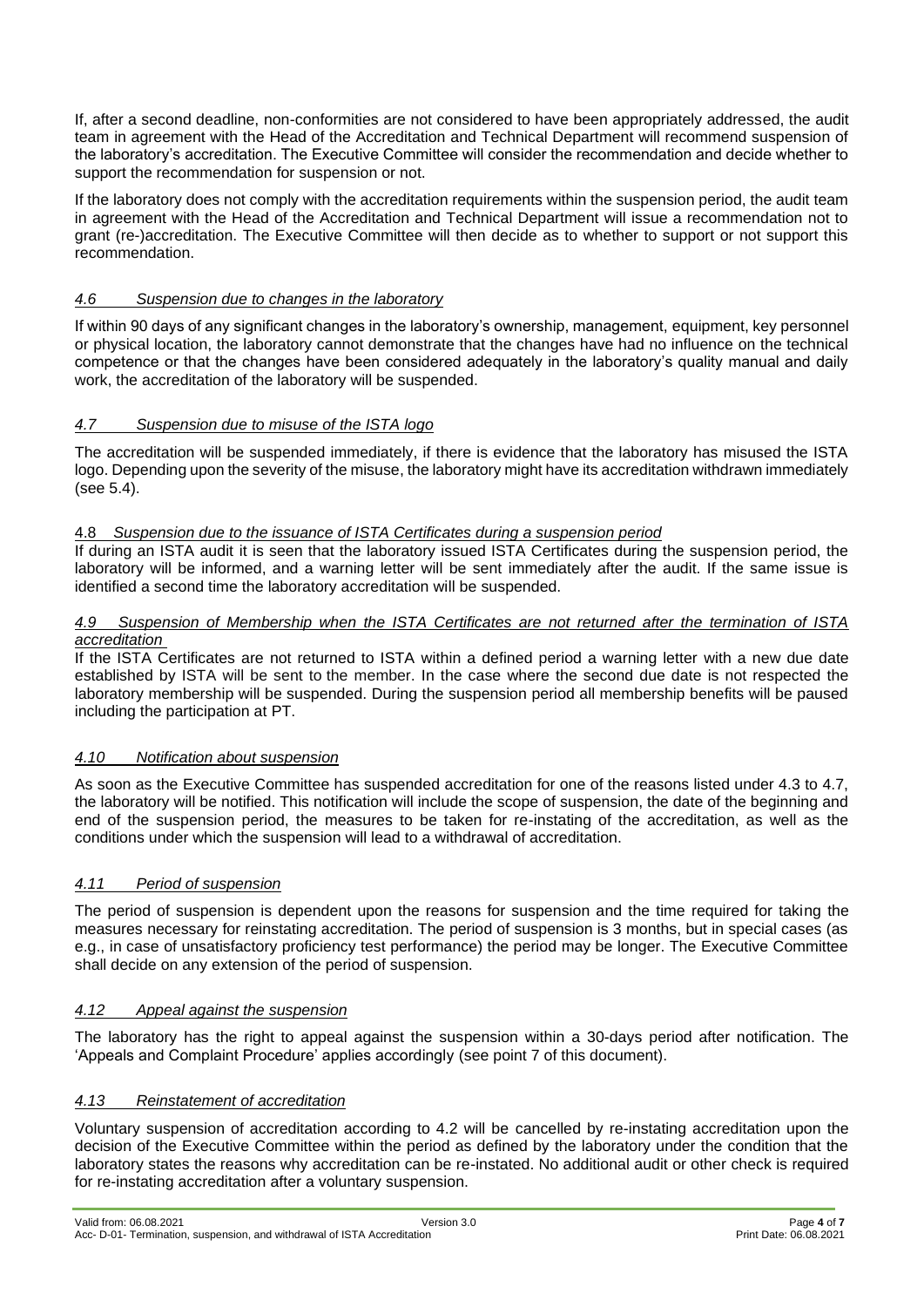A suspension of accreditation due to unpaid fees according to 4.3 can be cancelled by paying the fees owed within the suspension period. No additional audit or other check is required for re-instating accreditation after suspension due to unpaid fees.

A suspension of accreditation due to a cumulative below minimum performance in the proficiency test programme according to 4.4 can be cancelled by the completion of as many test rounds as required to obtain again an overall rating that is at least a "C". The period of suspension may be reduced if corrective actions that ensure prevention of recurrence are taken, and evidence thereof is presented. Effectiveness of measures taken may be evaluated on the basis of the following:

- Desktop review of corrective action and associated documents
- Organisation of a Mini-PT round
- Additional on-site audit

Any of these measures or a combination thereof may be applied, depending on the individual situation.

Accreditation of a laboratory that has provided sufficient evidence of corrective action may be reinstated under the following conditions:

- The rating for rounds following the reinstatement must be a "C" or better.
- Effectiveness of corrective action must be corroborated by subsequent test rounds. Until a new overall rating based on six test rounds is available, the average performance since reinstatement of accreditation must be equivalent to a "C" rating or better.

A suspension due to failure to participate in two of the past six test rounds can be cancelled by the completion of a minimum of two test rounds with an "A", "B", or "C" rating and by the provision of records of corrective action which provides confidence that such an incident will not reoccur.

Suspension due to persistent non-conformities according to 4.5 can be terminated after rectifying the nonconformities within the suspension period and by satisfying the auditors that the corrective actions made are appropriate. If necessary, the audit team might conclude that an on-site assessment is necessary to verify if the laboratory has addressed the non-conformities appropriately and complies with the accreditation requirements.

Suspension due to significant changes in the laboratory's ownership, management, equipment or key personnel according to 4.6 can be terminated by satisfying the auditors that the changes have had no adverse effect on the technical competence and are adequately considered in the laboratory's quality manual and daily work. An on-site audit by an audit team of two auditors or a technical auditor may be necessary based on the outcome of the evaluation of submitted documents.

The laboratory must bear the costs of an additional on-site assessment. Fees are to be determined in advance.

# **5. WITHDRAWAL**

# *5.1 Definition*

Withdrawal of accreditation means that the entire or parts of the accreditation of the laboratory ends before the end of the accreditation period as stated in the Certificate of Accreditation or following a re-accreditation assessment that does not result in continued accreditation.

Withdrawal of the entire accreditation implies:

- the return of the Certificate of Accreditation,
- the return of any unused ISTA Certificates; the merit of returned ISTA Seed Analysis Certificates can not be reimbursed as they must not be reused for further sales,
- the removal from the list of accredited laboratories.

The laboratory will be notified about the withdrawal of the accreditation in writing.

Withdrawal of parts of the accreditation implies:

the Scope of Accreditation remains changed as it will exclude the tests for which the laboratory was not able to demonstrate competency as well as any associated tests.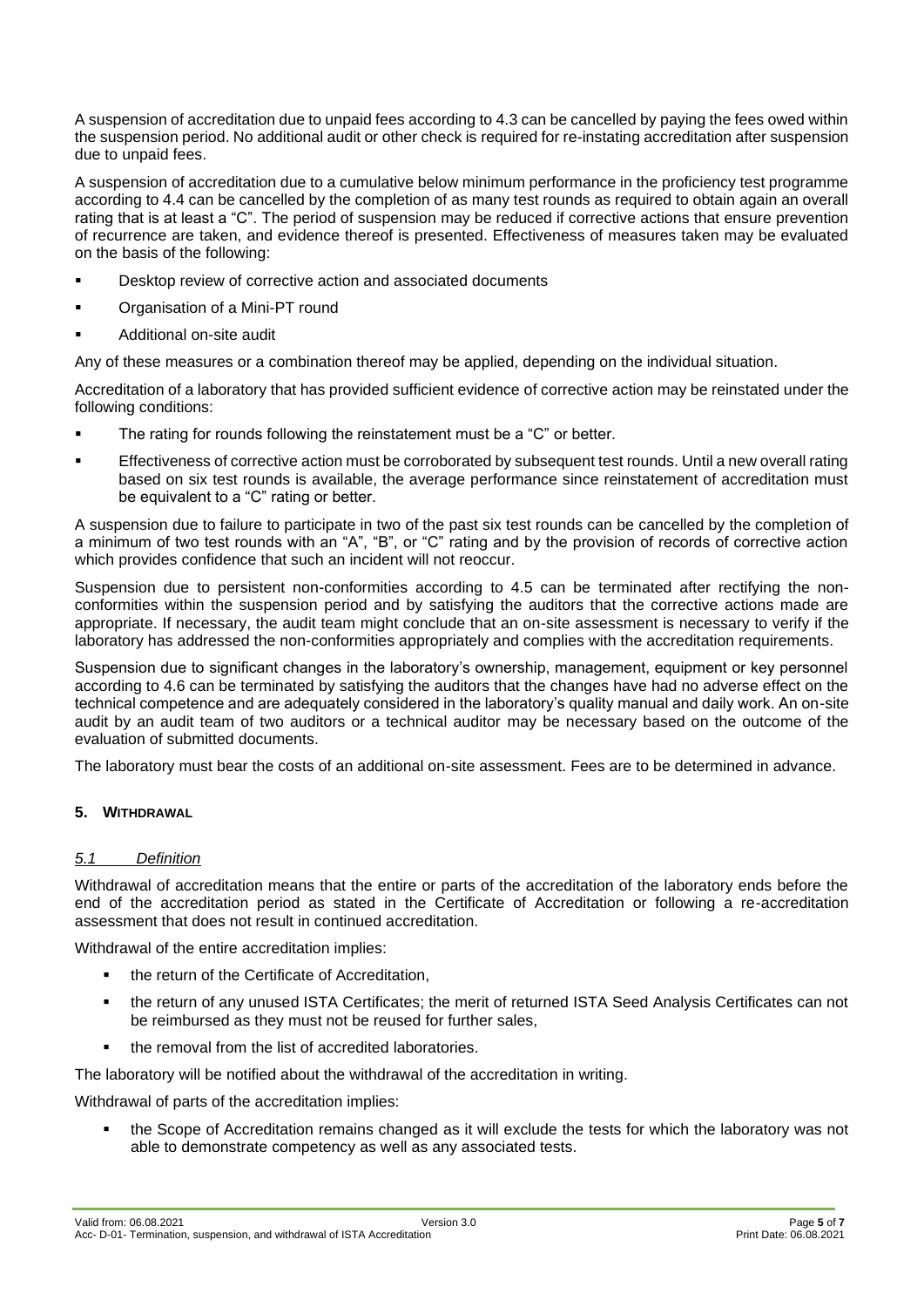# *5.2 Withdrawal due to unprofessional practice*

The accreditation will be withdrawn immediately, if there is evidence that the laboratory has wilfully taken actions which question the credibility of the results produced by the laboratory. Examples of such unprofessional practice are the falsification of results or data or the wilful destruction of evidence, samples or records that would demonstrate incompetence in the testing of a particular sample or group of samples.

# *5.3 Withdrawal due to expiration of the suspension period*

For laboratories that lost the privileges of the entire ISTA Accreditation: If the laboratory did not take appropriate measures to re-instate the accreditation during the suspension period, the accreditation will be withdrawn at the end of the suspension period.

For laboratories that lost the privileges of parts of the ISTA Accreditation: If the laboratory did not take appropriate measures to re-instate the accreditation during the suspension period, the Scope of accreditation will remain with deletion of the tests for which the laboratory performed below minimum standard. Tests associated with those that have been deleted may also not be performed if they rely on results from deleted tests.

# *5.4 Withdrawal due to misuse of the ISTA logo*

The accreditation will be withdrawn immediately, if there is evidence that the laboratory has misused the ISTA logo in any way.

# 5.5 *Withdrawal due to the issuance of ISTA Certificates during the suspension period*

If a laboratory is found to have issued ISTA Certificates in the suspension period for the third time the accreditation is terminated.

# *5.6 Appeal against the withdrawal of accreditation*

The laboratory has the right to appeal against withdrawal of accreditation within 30 days after notification. The 'Appeals and Complaint Procedure' applies accordingly.

#### *5.7 Publication of withdrawal of accreditation*

All instances of withdrawal of accreditation will be publicised by ISTA. Notices will be placed in Seed Testing International and ISTA online.

#### **6. RE-APPLICATION**

6.1 The withdrawal of accreditation will not preclude a laboratory from re-applying for accreditation at a future date. Such application will be evaluated under the same requirements and procedures applicable to every other applicant laboratory. The laboratory will have no privileges from the withdrawn accreditation when applying for a new accreditation.

#### **ANNEX**

N.A.

#### **DISTRIBUTION LIST**

ISTA website